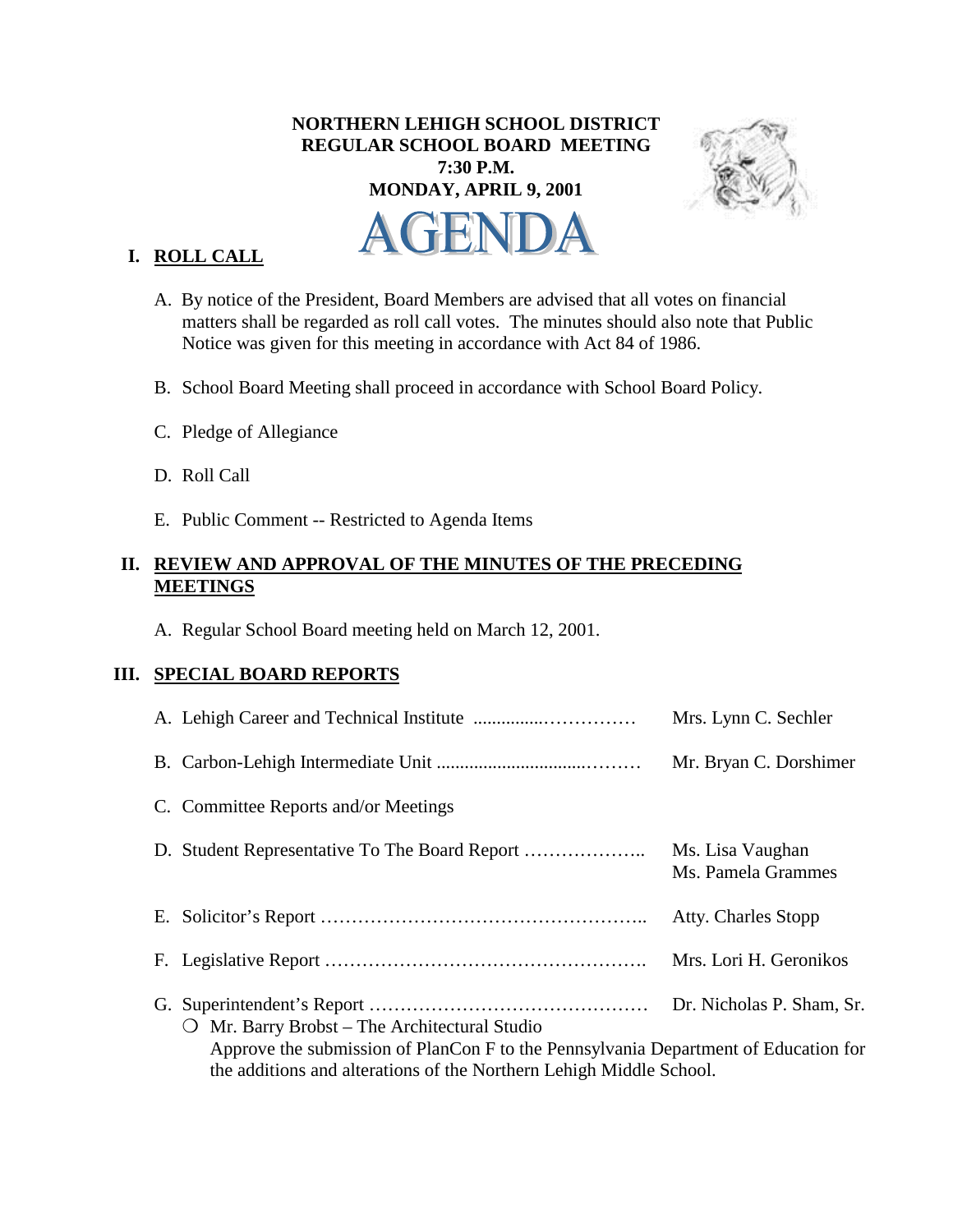- ❍ Consider adoption of a Resolution to issue bonded indebtedness as presented by the Bond Counsel. **(Please see draft attachment #1)**
- ❍ CLIU Revised Special Education Figures for 2000-2001– Mr. Rockovich **(Board Members Please See Attachment #2)**
- ❍ Status of Tuition To Other Districts Mr. Rockovich **(Board Members Please See Attachment #3)**
- H. Executive Work Session

## **IV. PERSONNEL**

A. Nomination for Appointment

Recommend that, effective April 10, 2001 the Board of Education employ Laurie Newman as the district's Special Education Coordinator K-12, to be compensated in accordance with her placement on the Collective Bargaining Agreement Salary Schedule. She will work 197 days per year plus receive an additional stipend of \$4000 and increased duties to include 14 additional days during the summer months.

B. Unpaid Leave of Absence

Approve the request of Judith Costa, Peters Elementary special education teacher, to take an Unpaid Leave of Absence. On March 12, 2001 Mrs. Costa was granted a Family Medical Leave of Absence, effective January 17, 2001 through April 10, 2001. Mrs. Costa is now requesting an Unpaid Leave of Absence, effective April 11, 2001 and continuing until she is released from her doctor's care.

#### C. Substitutes

- 1. Instructional
	- a. Employ the following substitute teacher for the 2000-2001 school year at the substitute teacher rates of \$70.00 for 1-10 non-consecutive days; \$80.00 for 11-20 non-consecutive days; and \$90.00 for 21+ non-consecutive days:

Audrey Hedash – Elementary/Early Childhood

#### **V. POLICY**

- A. Conferences Approved with Board's Authorization
	- 1. Approve the request of Dr. Nicholas Sham to attend the first part of a three partprogram entitled "New Superintendents' Academy" sponsored by the Pennsylvania Association of School Administrators in Harrisburg on June 27 and 28, 2001. Expenses for Part I "Entry" of the program include \$165.00 for registration, \$32.40 for travel, \$54.00 for lodging for a total approximate cost of \$251.40. Information on Part 2 "Planning" scheduled for September 27-28, 2001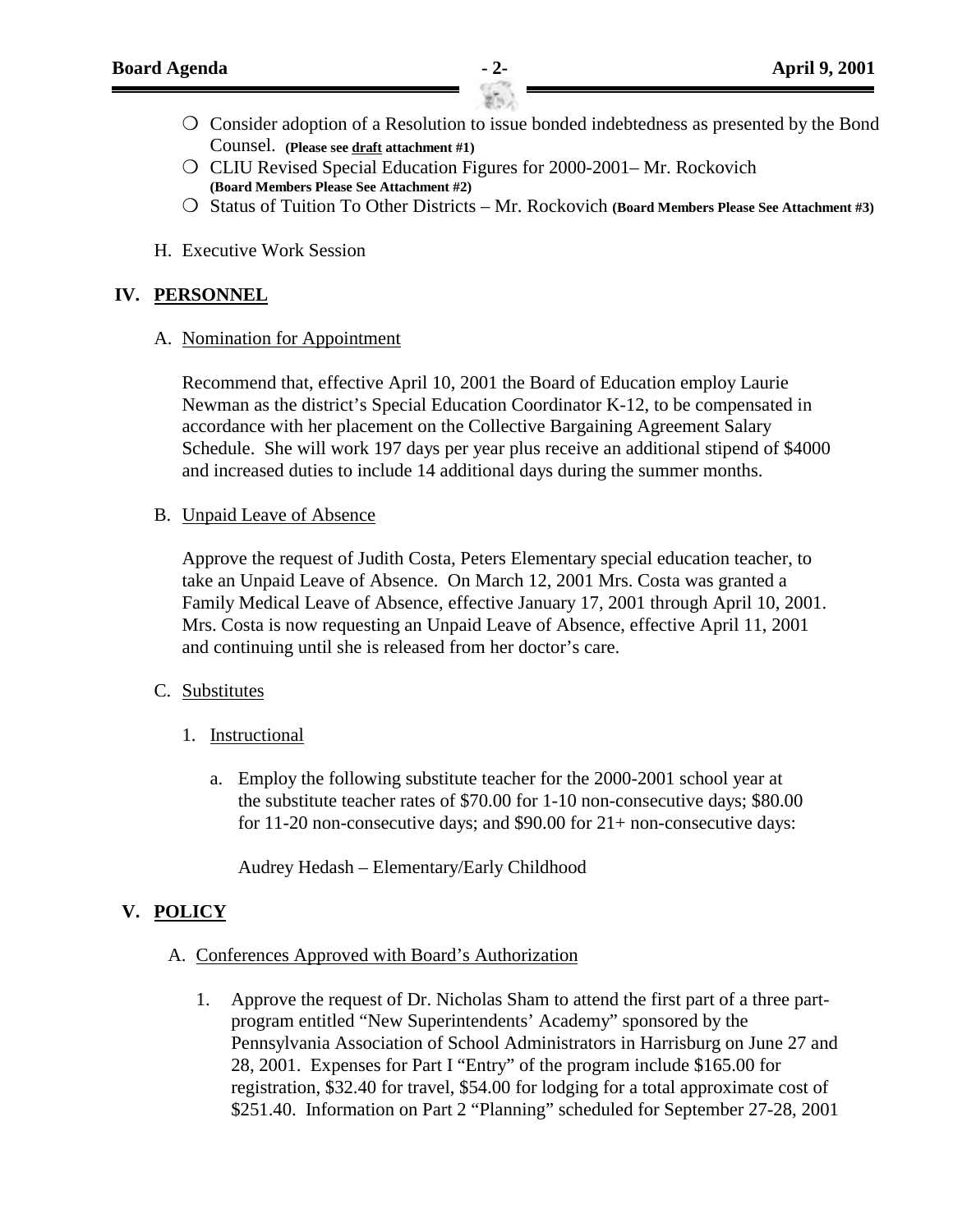and Part 3 "Evaluation" scheduled for January 30-31, 2001is not available at this time. Requests to attend these programs will be made when the information becomes available from PASA.

- B. Attendance of Non-Resident Student
	- 1. In accordance with School Board Policy #202, approve the request of a  $9<sup>th</sup>$ grade student attending Northern Lehigh Junior High School, whose living arrangements have been changed, to remain in attendance for the remainder of the 2000-2001school year. **(Please See Attachment #4)**
	- 2. In accordance with School Board Policy  $\#202$ , approve the request of an  $11<sup>th</sup>$ grade student attending Northern Lehigh High School, whose living arrangements have been changed, to remain in attendance for the remainder of the 2000-2001school year. **(Please See Attachment #5)**

## **VI. CURRICULUM AND INSTRUCTION**

A. Approve to acknowledge the district's continued participation in a consortium administered by the Carbon Lehigh Intermediate Unit and authorize the CLIU to file an application on our behalf in the implementation of a 2001-2002 Alternative Education for Disruptive Youth Program. **(Please see attachment #6)**

## **VII. OLD BUSINESS**

#### **VIII. NEW BUSINESS**

#### **IX. FINANCIAL**

- A. Treasurer's Report for March 2001.
- B. Cafeteria Report for March 2001. (Information Only)
- C. Approve payment of General Fund bills.
- D. Approve payment of Construction Account bills. **(Please see attachment #6A)**
- E. Approve the Northern Lehigh High School Student Activities Account Statement for the month of March 2001. **(Please see attachment #7)**
- F. Board Policy  $2^{nd}$  Reading
	- 1. Approve new board policy #104 Nondiscrimination In Employment/Contract Practices, as presented after second reading. **(Please see attachment #8)**
	- 2. Approve revisions to existing board policy #103 Nondiscrimination In School and Classroom Practices, as presented after second reading. **(Please see attachment #9)**